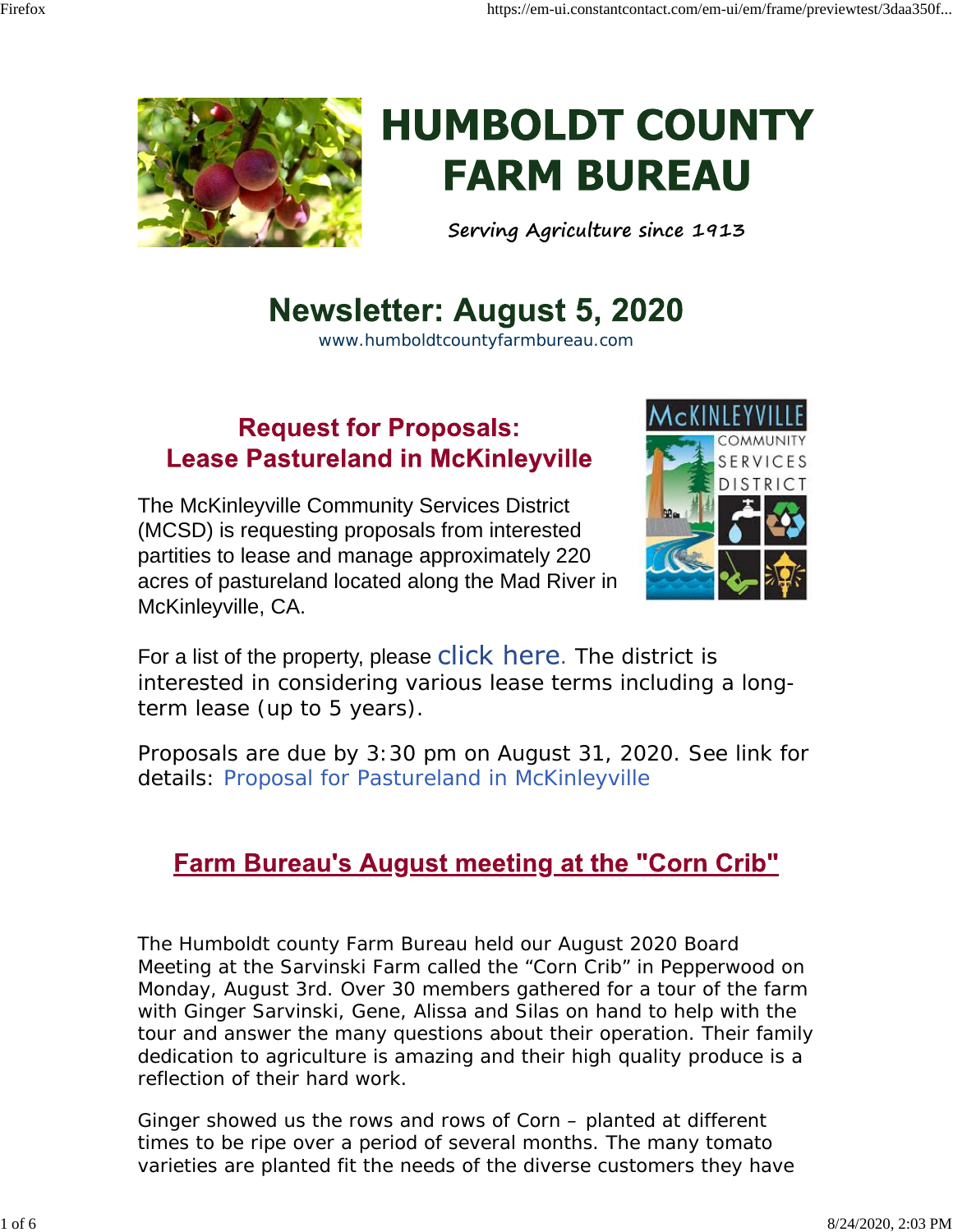each fall. There were rows and rows of corn, Sunflowers, Squash, Beets, more corn, tomatoes, bush beans, onions, peppers, and more. To top all this off, there were over 35 orchard trees growing plums, peaches, and many varieties of apples. The tour was amazing and our hats is off to the entire Sarvinski family for all their hard work and success they are having with their farm and road side stand in Pepperwood.



Host family for the Farm Bureau meeting: Ginger, Gene and Alissa Sarvinski at the Corn Crib in Pepperwood.



Beautiful "Raffle Prize" the Sarvinski family put together for the meeting. The winner was Alexa Alexandre.



President Johanna Rodoni and Executive Director Katherine Ziemer



Farm Bureau Board meeting outside on a beautiful sunny day.



The corn is growing and getting close!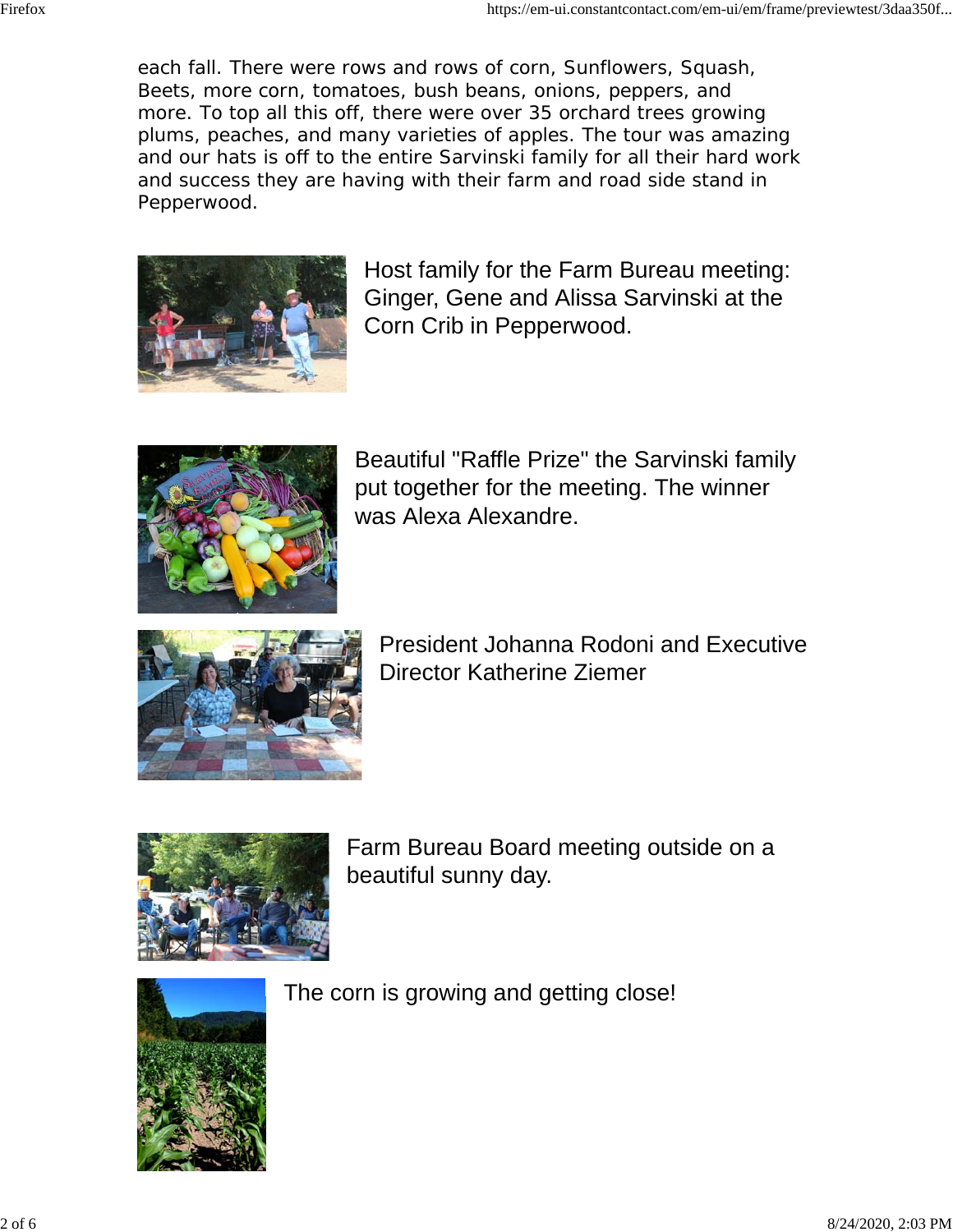Getting a tour of the farm.





There are more than vegetables available. Lots of beautiful fruit trees.





# **Humboldt County Fair Virtual Junior Livestock Auction** Starts: August 28, 2020 5:00 PM **Ends: August 30, 2020 12 NOON**

All purchases amounts over market price are tax deductible. New this year: Donate to ALL of our sellers through the "Bids for Kids" program

Due to the mass gathering restrictions, this year's auction will be held virtually.

For more information, follow the **Humboldt County Fair Junior**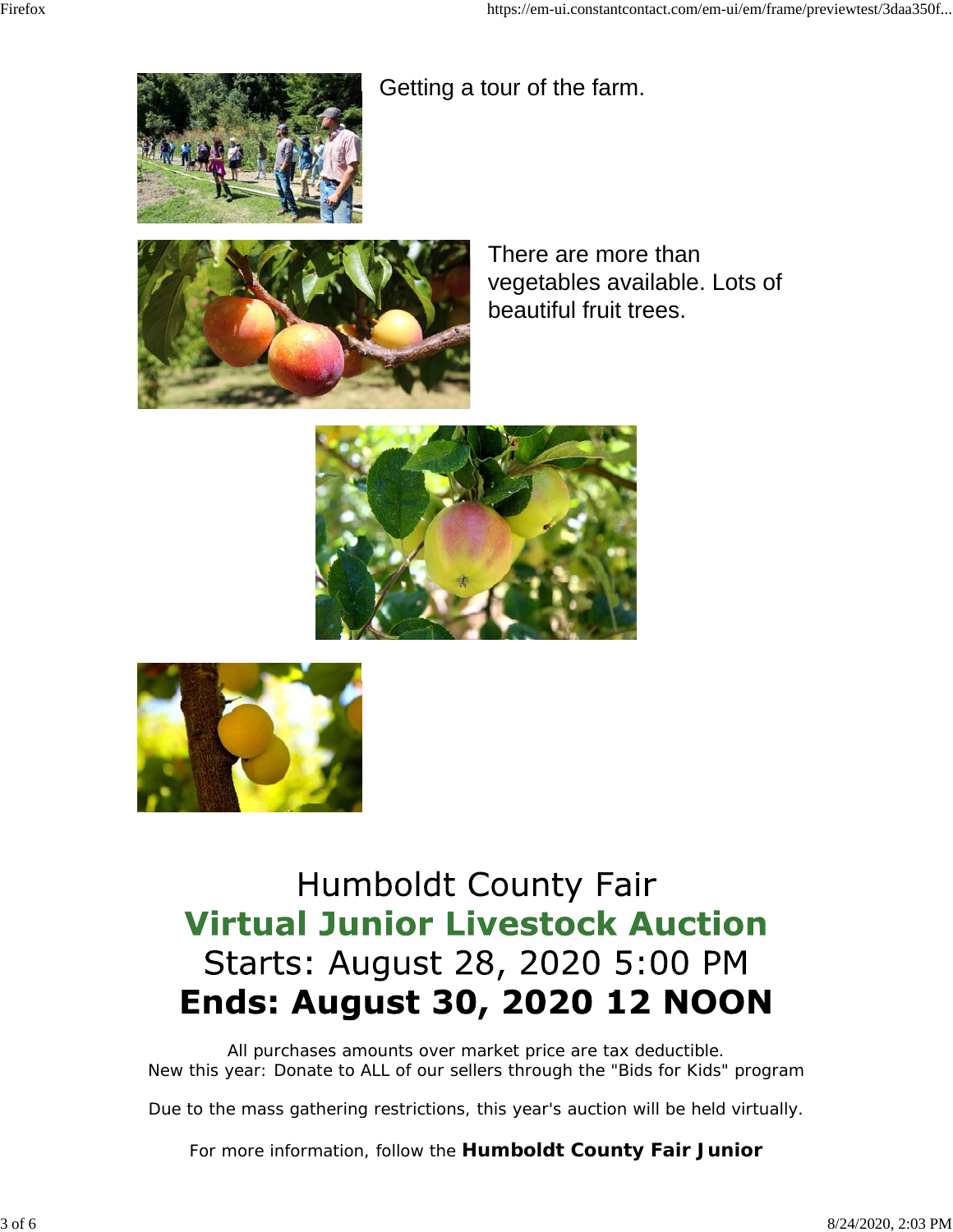**Livestock Auction** Facebook Page or go to the Humboldt County Fair's web page: https://humboldtcountyfair.org/competitiveexhibits

## **HCFB Scholarships awarded:**

## \*Harry & Nadine McWhorter Memorial **\*HCFB Farm Fund** \*Humboldt County Wool Growers

In partnership with the Humboldt Area Foundation, the HCFB has awarded two scholarships through the **Harry & Nadine McWhorter Memorial scholarship** fund. Qualified applicants must graduate with a minimum 3.5 GPA and be pursing a degree in agriculture. The recipients are: **Hannah Alto** and **Halee Nickols**. Hannah is a graduate of McKinleyville High and will be attending Texas Tech University in the Fall. Halee is a graduate of Ferndale High and will be attending Cal Poly, San Luis Obispo this fall.

The **Humboldt County Wool Grows** scholarship is awarded to a student who has shown dedication to the wool and sheep industry and was presented to **Grace Miller**. Grace is a graduate of Arcata High and will be attending Fresno State University this fall.

The **Humboldt County FARM FUND** scholarship was established by an anonymous donor who had received a scholarship in the past and wanted to recognize the assistance he had received as a college student by the Farm Bureau. The **FARM FUND scholarship** was awarded to **Rachael Russ** of Eureka**.**

Congratulations to all and we wish you the best in the upcoming year!

**Recipe of the Month:** 



Hannah Alto



Halee Nickols



Grace Miller



Rachael Russ

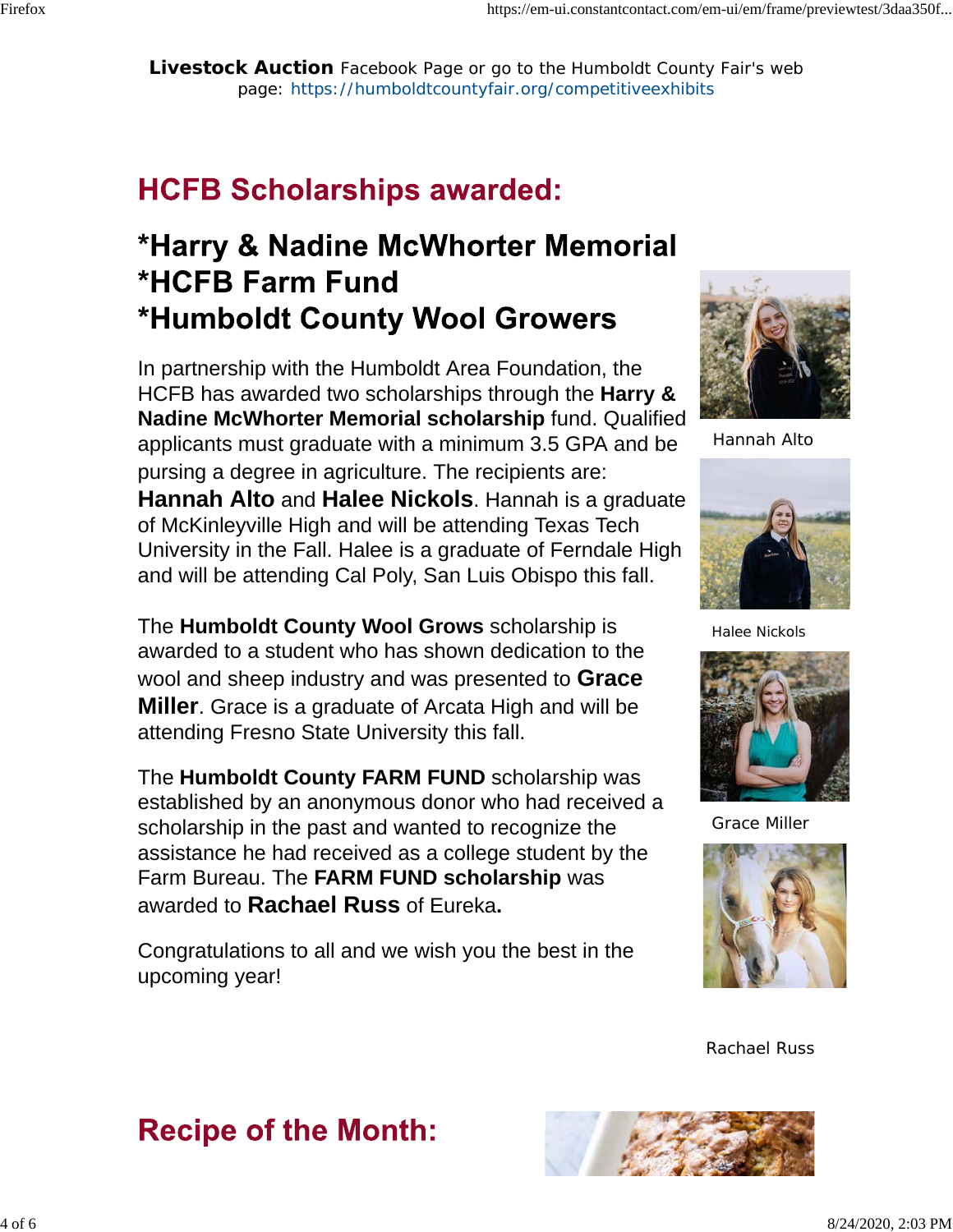#### **Zucchini Bread**

We all know someone who is more than willing to give you their extra Zucchini. Word of advice....TAKE IT and make some Zucchini Bread!

- 3 Eggs
- 1 c. oil
- 2 c. white sugar
- 2 c. grated zucchini
- 2 c. slightly packed flour
- 1 c. chopped nuts
- 1 1/2 tsp. cinnamon
- 1/4 tsp. nutmeg
- 1/4 tsp. baking powder
- 2 tsp. baking soda



Beat eggs until frothy; beat in sugar and oil. Beat until lemon color and thick. Stir in flour mixture and zucchini alternately. Pour in 2 or 3 greased & floured loaf pans. Bake 350 degrees for about 1 hour or until toothpick comes out clean. Enjoy!



#### **TAKE YOUR BEST SHOT**

Capture your vision of California's agricultural bounty with photos such as:

- . Fresh food-plated or in the field
- Rural scenery
- Animals, crops and harvests
- . Life, work and family on the farm or ranch

Any amateur photographer who is a member of a county Farm Bureau in California or a current contributing member of the California Bountiful Foundation can participate. Join Farm Bureau at www.cfbf.com/join.

All ages \$1,000 Grand Prize \$500 First Place \$250 Second Place \$100 Third Place \$50 Honorable Mention (six winners)

**PRIZES** 

**Budding Artists** (ages 13 and younger) \$250 First Place \$100 Second Place

To enter: Submit up to five print or high-resolution digital photos. Enter online or postmark by Sept. 30. Go to www.cfbf.com/ photocontest to find rules and forms, enter or see past winners. Or email photocontest@cfbf.com for rules and entry forms.